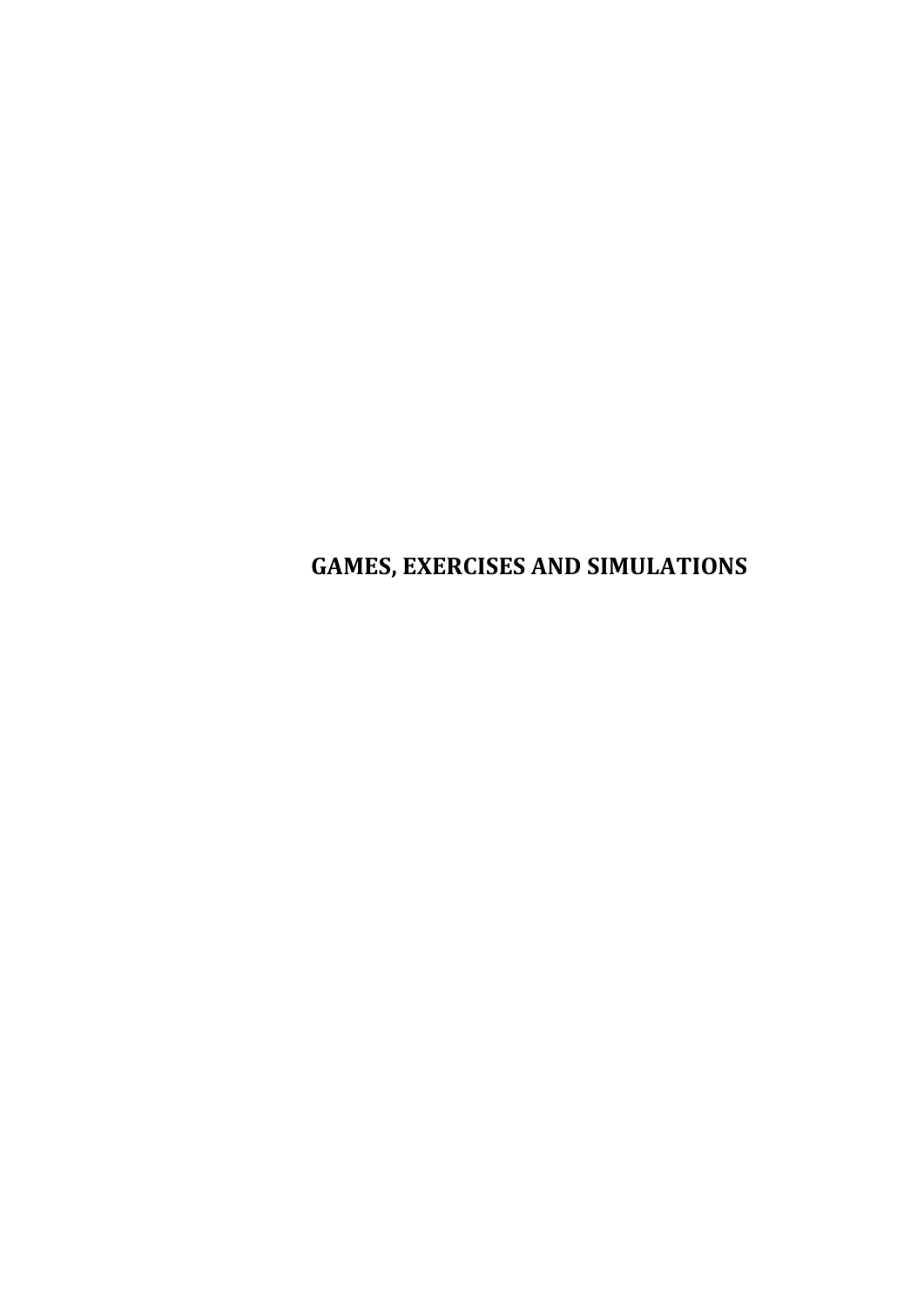#### **ALTERNATIVE SCENARIOS IN SECURITY AND INTELLIGENCE STUDIES: METHODS OF IDENTIFICATION AND ANALYSIS OF PROJECTION FACTORS. PROPOSAL OF A CLASS EXERCISE**

#### **Ileana-Cinziana SURDU\***

#### **Abstract<sup>1</sup>**

<u>.</u>

*Forecasting methods are used in different areas, different contexts, but with the same final purpose: evaluating possible futures. Alternative scenarios are an efficient tool of identifying alternative futures, based on past and present actions and contexts.*

*Since gaining popularity, in the 1950s, the scenario method has been constantly improved and has evolved into different typologies. The qualitative approach of the alternative scenarios method allows for insightful analysis and debate on the topic addressed, based on the projection factors that describe the situation under study. The scenario method can be adapted to different types of situations and to different timeframes. The article discusses various scenario designs and reviews their primary characteristics, sending the reader to further information. Without representing a formal institutional method of analysis, alternative scenarios can successfully be used in processes that target risk assessments and mitigations, tackling vulnerabilities, identifying gaps and needs, anticipating attacks and possible associated tools, but also the elaboration of strategies on a long, medium and short-term.*

<sup>\*</sup> Researcher PhD at "Mihai Viteazul" National Intelligence Academy, Romania, e-mail: surdu.ileana@animv.eu.

<sup>1</sup> This paper is part of the research activity within the EUSEGOV Jean Monnet Module - *A common understanding of EU Security Governance. Teaching and researching the EU security policies and institutions for a better academic and professional approach in security and intelligence field*, project no. 621227-EPP-1-2020-1-RO-EPPJMO-MODULE. More details on https://ec.europa.eu/programmes/erasmus-plus/ projects/eplus-project-details/#project/621227-EPP-1-2020-1-RO-EPPJMO-MODULE.

*<sup>&</sup>quot;*The European Commission's support for the production of this publication does not constitute an endorsement of the contents, which reflect the views only of the authors, and the Commission cannot be held responsible for any use which may be made of the information contained therein."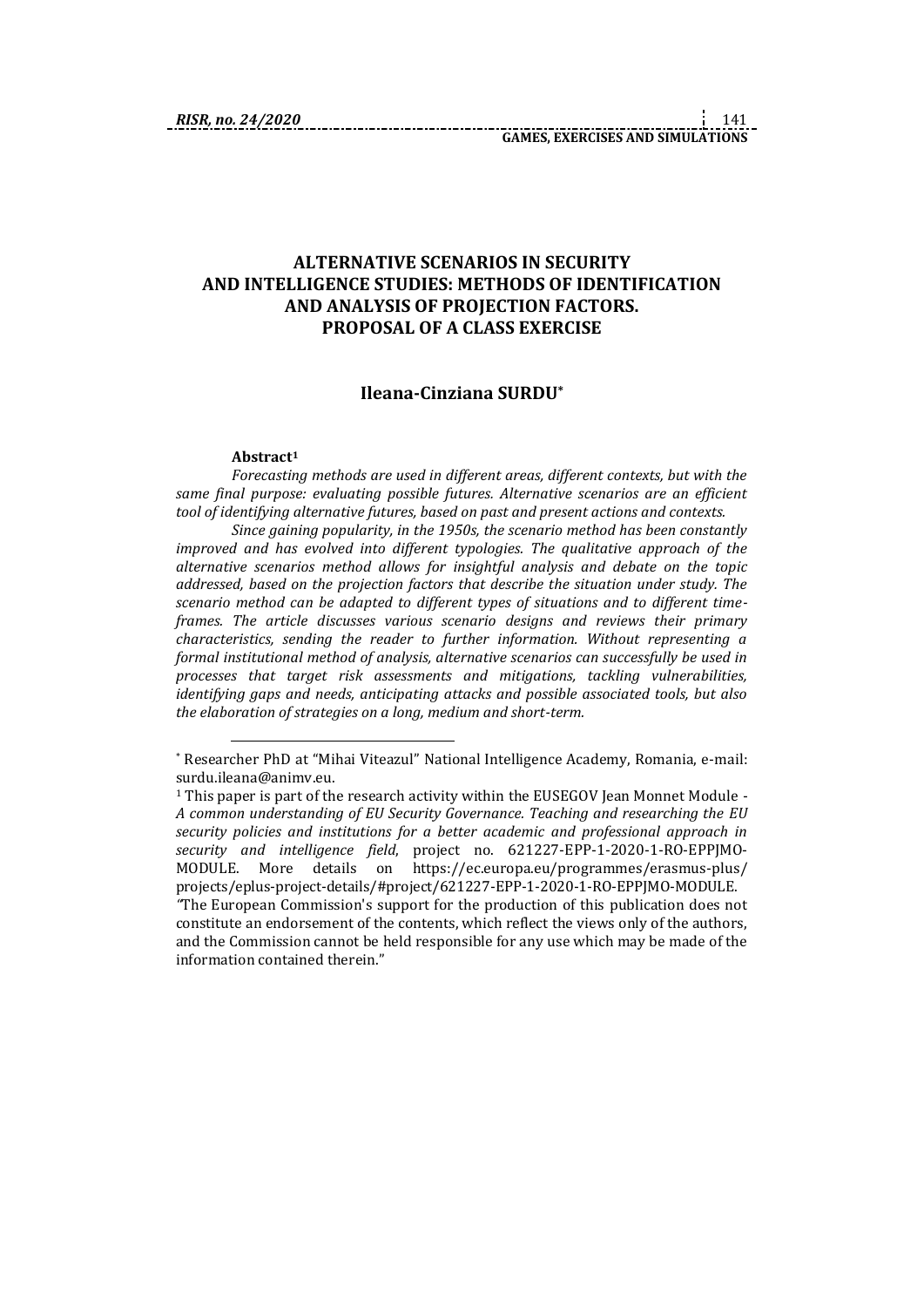# **GAMES, EXERCISES AND SIMULATIONS**

*This paper proposes a class exercise based on the elaboration of alternative scenarios. As support for both the lecturer, who will act as the moderator, and the students, who will be the participants of the exercise, the article discusses the research method proposed through definitions, characteristics and classifications, advantages and disadvantages, methods of identification and analysis of projection factors, and also the utility of the method for the intelligence and security studies.*

**Keywords:** *alternative scenarios, multiple scenarios, projection factors, keydrivers, security and intelligence studies.*

#### **Alternative scenarios as a research method**

#### **What are alternative scenarios?**

Alternative scenarios are the result of anticipating different possibilities of the future, by taking into consideration a series of variables. Scenarios are "preparation for potential future challenges, not predictions of what will happen (…) and create plausible views of the future that decision-makers can use to determine their best response and how to react to alternative plays" (Jackson, 2011, p. 24).

Philip van Notten (2005) evaluates that "scenarios are consistent and coherent descriptions of alternative hypothetical futures that reflect different perspectives on past, present, and future developments, which can serve as a basis for action". Scenarios present multiple possible futures, "from the expected to the wildcard, in forms that are analytically coherent and imaginatively engaging", contributing to the elimination of the unexpected turn of events (Bishop, Hines and Collins, 2007, p. 5).

Discussed also as *multiple scenarios*, the method results with alternative possible explanations of possible futures, in the presence of key-drivers of projection factors (Handbook of Analytic Tools and Techniques, 2016).

The definitions mentioned above illustrate a series of characteristics of the scenario method: scenarios are not predictions, they are consistent and coherent descriptions, are based on the reflection on past, present and future developments, they can be used in preparing for possible future challenges and strategic responses.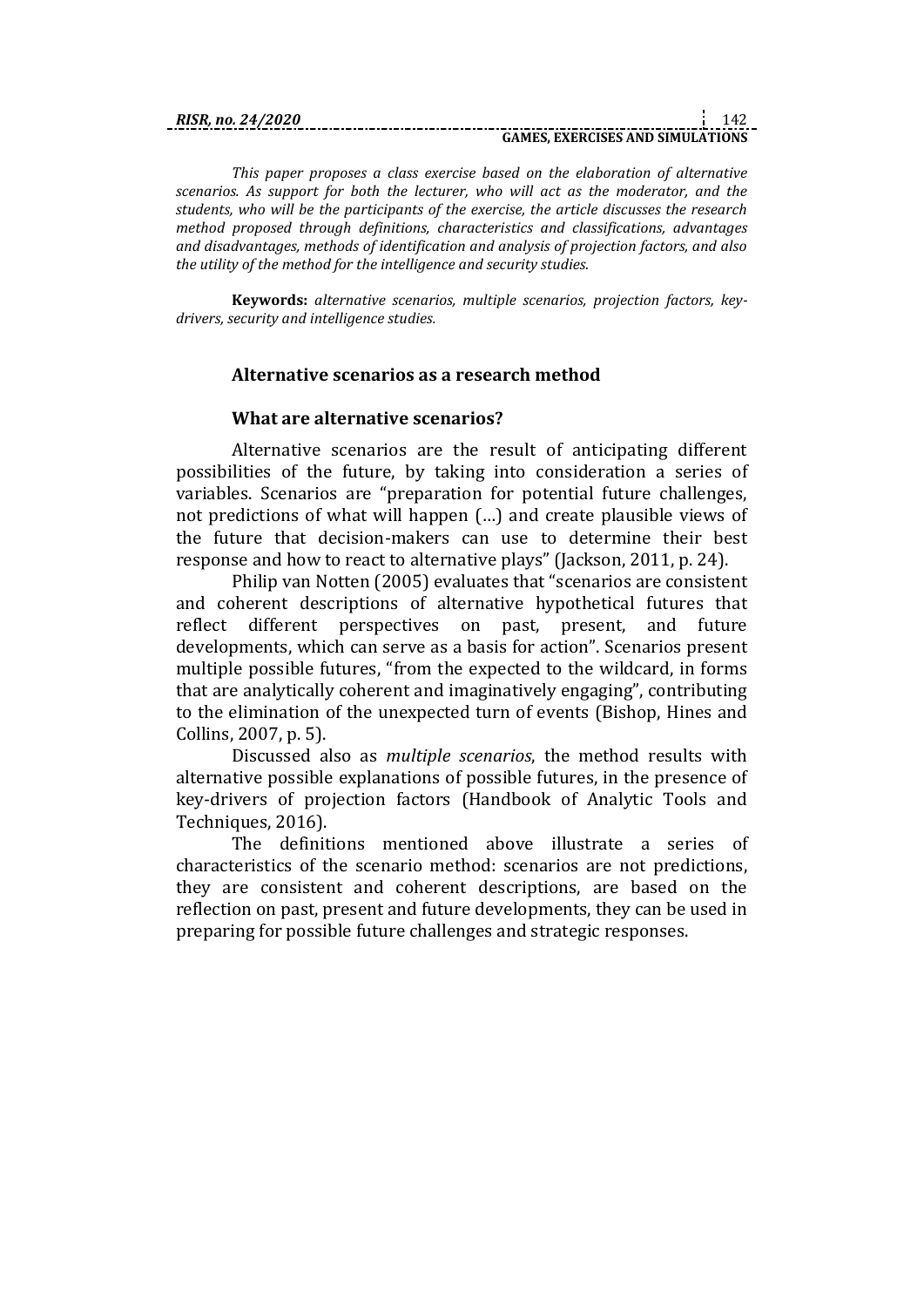1

Philip van Notten (2006) classifies scenarios after "macro" and "micro" characteristics:

 "The goals of scenario studies: Exploration – Pre-policy research", which address "evolutionary" and "discontinuity" changes, through "descriptive" and "normative" values. The goals cover, on one hand, creative thinking, raising awareness, and learning through exploration, and, on the other hand, recommendations for policies or "strategic decision-making". The value of the scenario establishes the type of indicators presented, whether the conditions for a certain aim are presented or if possible outcomes are presented without following a specific goal. Evolutionary changes refer to gradually driven situations, while discontinuity focuses on the "sudden nature of change".

 "Design of the scenario process: Intuitive – Analytical", which employs "participatory" and "model-based" methods. The analytical design is primarily based on computer simulations, often associated with model-based quantification techniques. The intuitive design implies qualitative approaches based on creative techniques.

 "Content of the scenarios: Complex – Simple", which are developed "in chain" or as "snapshots". The complexity of a scenario results through the intersection of processes that determine it, while the simplicity is associated with particular scopes. "Chains" include the process of development, while "snapshots" focus on the end-state of the developments.

The scenario method gained popularity with Herman Kahn, in the 1950s, while working at RAND Corporation2, and, later, with Bright, who promoted scenarios as "tools for contingency planning", focusing on "the benefits of planning for all reasonable outcomes" (Bright, 1978, apud Gentry, Calantone, and Cui, 2006, p. 58).

The method can be successfully used in cases such as: exploring possibilities, identifying risks and opportunities, identifying possible improvements, planning future actions, developing new strategies, implementing diagnoses, analyzing implications of different challenges etc. (Jackson, 2011). Multiple scenarios prove to be very useful in understanding the many possible turns of a situation, but also in

<sup>2</sup> A research organization, established in 1948 in USA, which now works in USA, Europe and Australia for strengthening public policies.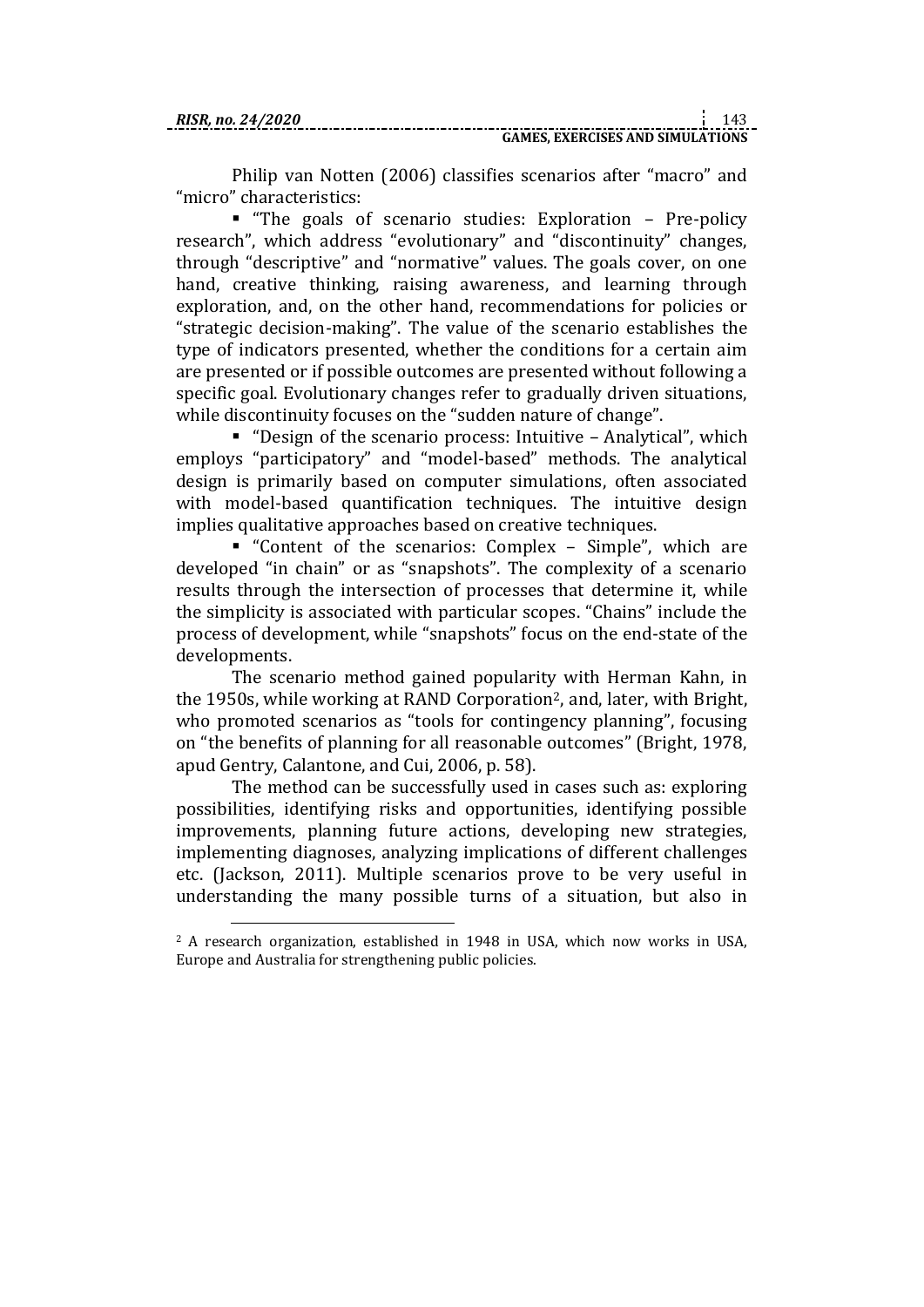anticipating different types of outcomes (Handbook of Analytic Tools and Techniques, 2016).

According to Bright (Bright, 1978 apud Gentry, Calantone, and Cui, 2006, p. 51-52), scenarios are used to analyze "several possible futures with the idea of being prepared for any uncertainty". The scenario method is placed by Gentry, Calantone, and Cui (2006) under the general umbrella of *scripts*, at the intersection of casualty and opinion.

Scenarios are efficient methods in different fields, from foresight analysis, to the development of public policies and decision making in governments, enterprises and organizations (van Notten, 2005). Foresight methodologies represent "frameworks for making sense of data generated by structures processes to think about the future" (Conway, s. a., p. 1), and scenario development is one aspect of this "comprehensive activity" (Bishop, Hines and Collins, 2007, p. 6). Alternative scenarios have proven to be useful in different domains, either as a single analysis method or as part of a more complex methodology that comprises complementary methods. Therefore, alternative scenarios can contribute to fields such as political, economic, social, foresight, futures studies, strategy work, military intelligence etc. (Kuosa, 2014).

A good scenario "inspires, engages and enables others to take action, breaks people's acceptance of current paradigms and produces plausible outcomes that can be turned into strategic responses" (Jackson, 2011, p. 27). Successful scenarios are associated with a couple of principles: exploring plausible futures, being consistent and based on rigorous data, and being compelling (Foresight Horizon Scanning Centre, 2009). As such, efficient and useful scenarios use valid data, can determine entities and people to act upon the new information and free themselves from previous certainties, in order to adopt a strategic behavior.

#### **Advantages of using alternative scenarios**

Alternative scenarios can contribute to a better and common understanding of possible futures, making better and justified strategic decisions, preventing risks, enabling shared action, and even enforcing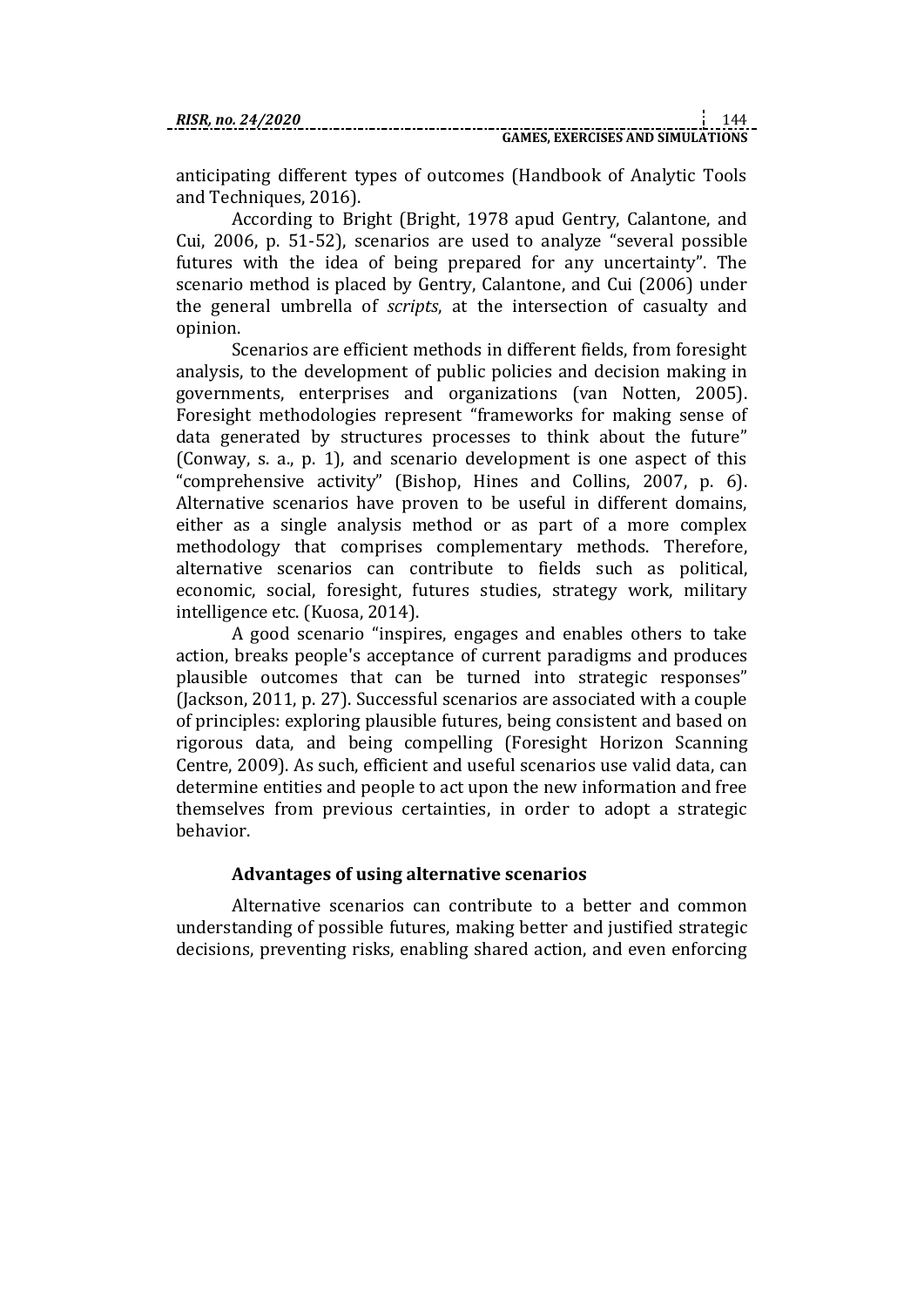1

team spirit and collaboration (Jackson, 2011). Also, discussing the scenario planning method in relation to foresight studies, M. Conway highlights the benefit of gathering information external to the subject organization (Conway, s. a.).

The method can lead to understand different possible turn of events, how certain elements can modify certain aspects, which aspects are more prone to change than others, how alternative futures may look like, what can be done to prevent certain types of change, what are the unknown important elements etc. (Jackson, 2011).

By generating alternative scenarios, decision makers can eliminate the element of surprise in possible turn of events (Handbook of Analytic Tools and Techniques, 2016). Although, this can be achieved within certain limits, as different factors can determine different results.

"The true value of the technique is to provide a palette of ideas from which attention-deserving themes can be developed" (Handbook of Analytic Tools and Techniques, 2016, p. 35). Thus, the method<sup>3</sup> implies a process if identifying possible relevant themes to be addressed and further analyzed.

## **Disadvantages of using alternative scenarios**

The method can be subject to lack of credibility, subjectivism, or errors. Also, because alternative scenarios cannot be validated, and can be impacted by cultural variables, their results are placed under suspicion. At the same time, the high amount of resources in terms of time and money implied contributes to the negative evaluation of using such a method. (Jackson, 2011)

The scenario method presents the risk of being labeled as irrelevant (Conway, s. a.) if the process is not clearly stated within a more expansive analysis, as, for example, an organizational diagnosis or a strategic development plan.

<sup>&</sup>lt;sup>3</sup> This study differentiates the term "method" (understood as steps to be followed) from "technique" (understood as how the steps will be implemented) (according to the clarifications of Bishop, Hines and Collins, 2007).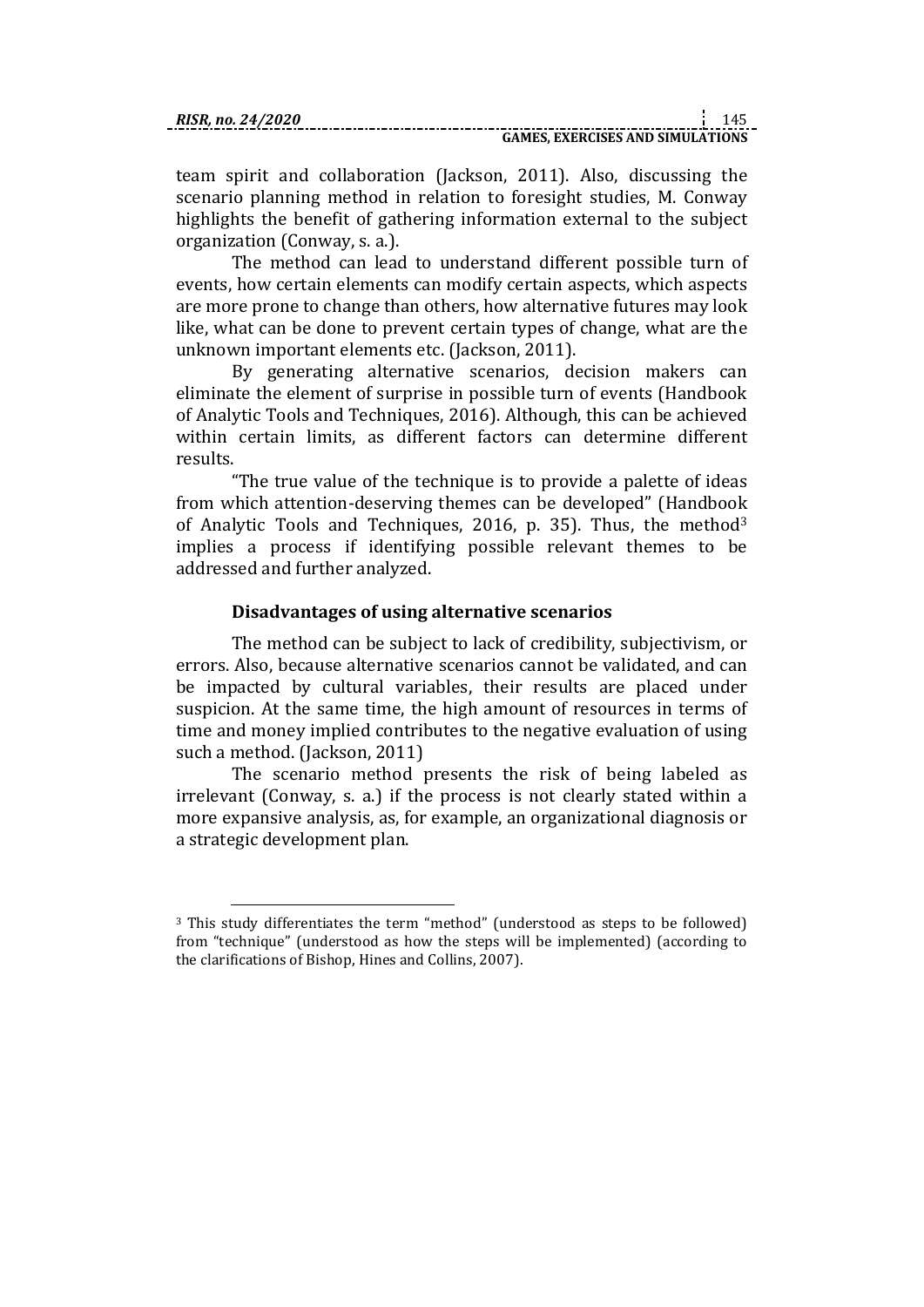#### **Methods of identification and analysis of projection factors**

Alternative scenarios are formally projected in a workshop setting, using both deductive and inductive approaches, tackling with the imagination of the participants, who are experts in the addressed field. The experts have the role of identifying the key-drivers, which are elements with possible impact over the analyzed theme (Handbook of Analytic Tools and Techniques, 2016). The identification of such elements can be assimilated to the process of identifying indicators. "Indicators are observable phenomena that are periodically reviewed to track events, spot emerging trends, validate a hypothesis, and warn of anticipated change" (Pherson, 2018, p. 1). As such, observed phenomena are converted into analysis indicators, which need continuous updating to the reality, by tracking events, trends, changes, which can provide insight into anticipating future events, but also can confirm previous identified scenarios.

Philip van Notten (2006) describes the design process through analytical and intuitive approaches. The first type of approach, the analytical one, includes the model-based technique, which refers to computer simulations, and other quantification procedures. Another analytical technique is desk research, implemented through document analysis. The intuitive approach includes participatory, more creative techniques, as, for example, the elaboration of stories. The intuitive approach is based on four steps: "a) identification of subject or problem area; b) description of relevant factors; c) prioritization and selection of relevant factors; d) the creation of scenarios. A subsequent step might be scenario evaluation as pre-policy research." (van Notten, 2006). Intuitive and analytical approaches can successfully be combined, for a more in-depth analysis.

Bishop, Hines and Collins (2007) discuss different categories of scenarios, each described through scenario techniques. Among the analyzed categories, the authors present *the Royal Dutch Shell technique*, or *Global Business Network (GBN)*, created by Pierre Wack in the 1970s. The technique reflects a two-dimensional matrix, presenting "two dimensions of uncertainty or polarities" (Bishop, Hines and Collins, 2007, p. 14). Börjeson (Börjeson et al., in press apud Bishop, Hines and Collins, 2007, p. 10) identifies three categories of scenarios: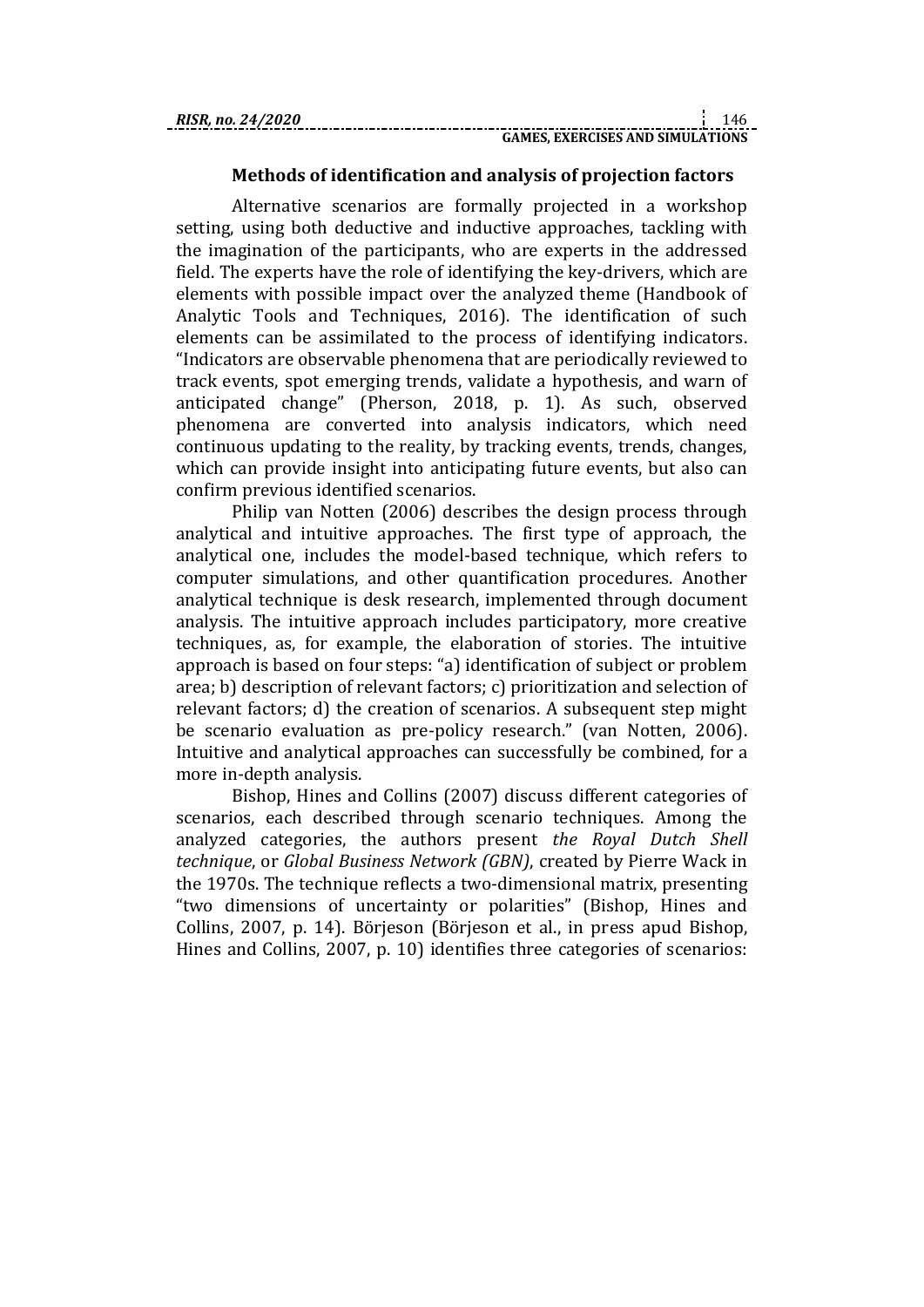predictive – analyzing "What will happen?", exploratory – analyzing "What can happen?", and normative – analyzing "How can a specific target be reached?". A normative design implies the establishment of visions and norms, followed by the explanation of possible outcomes, without connecting the storyline to data or historical events (Kuosa, 2014). On the other hand, explorative designs analyze what is possible to happen, even if it does not include the desired outcomes, and the scenarios resulted must be based on empirical data and on a logical temporal path, starting from past events (Kuosa, 2014).

The alternative scenarios development can include a Delphi process, which focuses on identifying consensus and disapproval within the working group with reference to the topic addressed. The process allows for individual inputs on scenario dimensions, followed by a process of agreeing on key-drivers resulted. (Wright, G. et al., 2013)

The basic stages for generating scenarios include (Handbook of Analytic Tools and Techniques, 2016):

 identifying the main issue to be addressed by involving experts in the field;

 identifying the factors that may have an impact over the situation and out of them identifying the key-drivers;

- establishing the limits of the key-drivers;
- grouping the drivers in  $2x2$  pairs;
- developing a story for each quadrant formed by the 2x2 pairs;

 selecting the scenarios to be further analyzed on the premises of "illustrating compelling and challenging futures not now being considered" (Handbook of Analytic Tools and Techniques, 2016, p. 35);

 elaborating indicators suitable for tracking the development of the scenarios(s). (Handbook of Analytic Tools and Techniques, 2016)

Jackson, (2011) recommends certain steps in order to obtain efficient results when developing scenarios:

clearly specifying the theme that is to be addressed;

■ identifying the major elements that may have an impact over the identified theme;

 establishing the way these elements interact with each other and extract the ones with the estimated higher impact;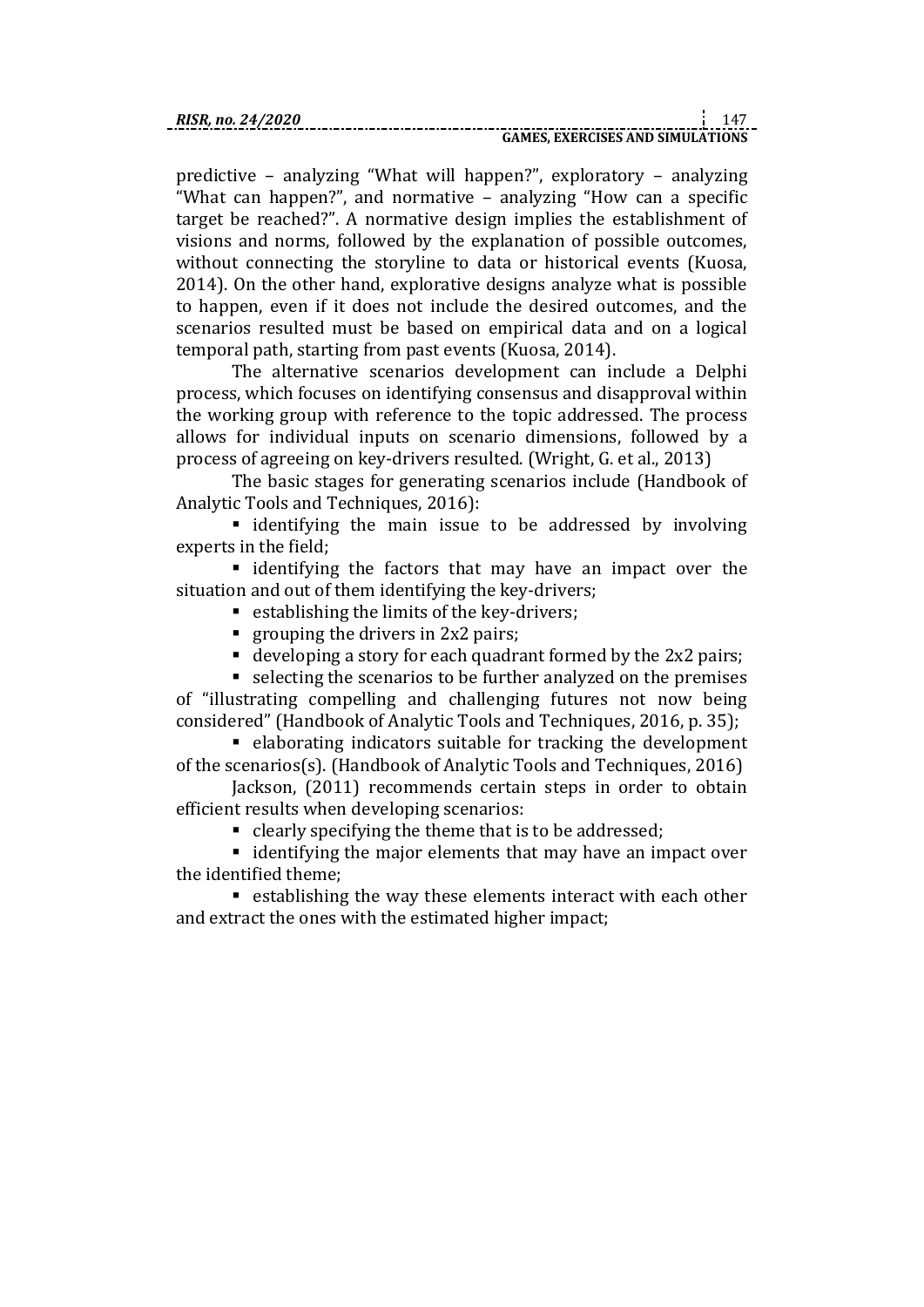imagining possible futures starting from the interaction of the selected elements;

 deciding which interaction needs to be evaluated through alternative scenarios method;

identifying key-variables that define the certain interactions;

allocating descriptive short titles for each scenario;

 establishing the period of time that is needed to be evaluated for each scenario;

 organizing the workshop settings with the participants and discuss the key-variables, projected over the required period of time (short/ medium/ long term);

 making sure the scenarios resulted are anchored into the reality and are plausible. (Jackson, 2011)

Foresight Horizon Scanning Centre (2009) proposes a checklist of issues as a previous step to the development of scenarios:

 verifying the clarity of the exercise's purpose, by discussing with the stakeholders;

nanticipating the usefulness of the results;

 defining the time-frame of the scenarios, in accordance to the topic addressed: 3-5 years for situations dependent on short-term available factors, more than 5 years when analyzing long-lasting situations;

 describing the characteristics of the participants in terms of expertise and backgrounds, including characteristics of the beneficiary categories;

 exploring the interests of the possible beneficiaries of the results;

 establishing the methodology of development and how the results will be disseminated: giving names to the resulted scenarios in accordance to their main characteristics, elaborating visual diagrams, developing stories, identifying catchy headlines for the scenarios, presenting video formats of the scenarios etc. (Foresight Horizon Scanning Centre (2009)

In the construction of alternative scenarios, it is recommended to use a quadrant-based model, which will result with four possible potential futures: "one can only be considered a forecast, two would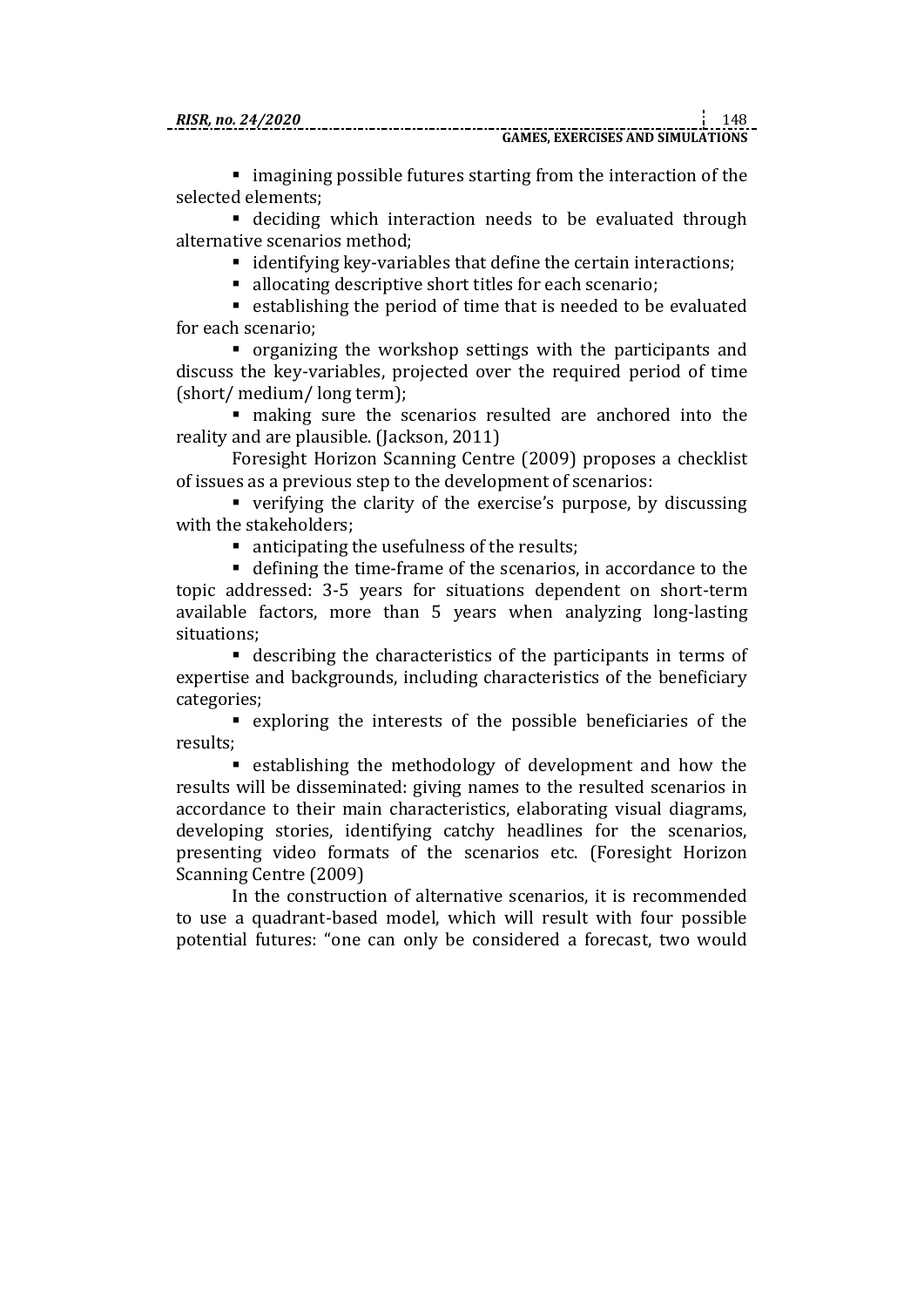most likely limit competing uncertainties and three may cause people to assume one is the forecast", while more than four may imply the use of a morphological analysis method (Jackson, 2011, p. 26). The "twodimensional matrix" is based on the selection of two factors that are considered to have the most impact on the topic addressed (van Notten, 2006). The selection can follow "the backbone approach" (when the relationship between the two factors rely on a particular theory), "the foundation approach" (when the factors are selected in relation to their impact over the future of the topic addressed), "the scaffolding approach" (which results with more elaborated scenarios, that don't fit into the structure any more), and "the shop window approach" (which results with clear different scenarios) (Van't Klooster and van Asselt, 2006 apud van Notten, 2006). These approaches of elaborating scenarios are also called "deductive", referring to the framework on which scenarios are based on (Van der Heijden, 1996 apud van Notten, 2006). "Inductive" approaches are methods of elaborating scenarios in contrast with the deductive ones. These methods don't rely on a structure for the scenarios. Instead, they imply associations, storylines etc. (Van der Heijden, 1996 apud van Notten, 2006).

Foresight Horizon Scanning Centre (2009) presents three possibilities of developing scenarios that were used by the UK government. The "two-axes method" results are considered rather illustrative, being more suited for medium and long-term situations (10-20 years). The "branch analysis" is recommended for short-term events (maximum 5 years); it starts from a main question and it defines sequenced possible events and their potential outcomes. The "cone of plausibility" presents the possible impact of drivers on final outcomes, being suited for very short-term events (2-3 months) with a limited number of drivers, but also for long-term situations; it relies on the identification of key-drivers and on the adjustment of assumptions afferent to each driver (Foresight Horizon Scanning Centre, 2009). Habegger (2009) distinguishes between four types of futures, as part of the "futures cone" technique: "possible futures" (futures resulted from imagination), "plausible futures" (futures in line with current knowledge), "probable futures" (futures connected to the present and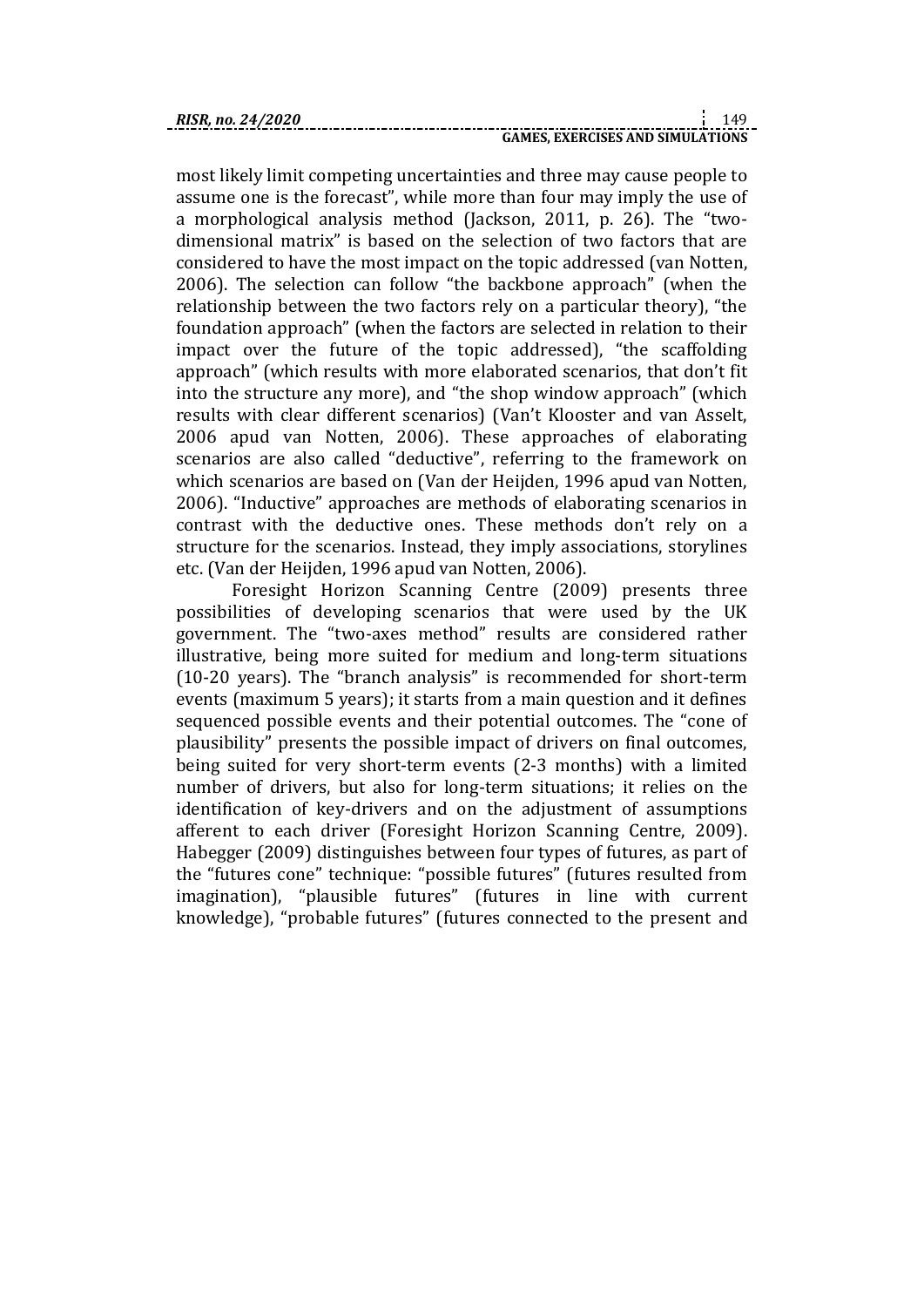the past), and "preferable futures" (representing the desired futures) (Habegger, 2009, p. 11).

Timing is an important aspect to consider when organizing scenario projects. There are certain types of situations when the method might not have a positive impact, for example: during chaotic times, during times of internal competitions or noise-producing actions, or after decisions have already been made. (Jackson, 2011).

#### **Using alternative scenarios in security and intelligence studies**

Alternative scenarios can be used as a research method in instances such as identifying (new) vulnerabilities, possible attacks, and possible attack methods (Handbook of Analytic Tools and Techniques, 2016, p. 35). In intelligence and security studies, indicators are useful in analyzing possible futures, and "often described as estimative, predictive, or foresight indicators" (Pherson, 2018, p. 1). These types of indicators that are often used together with alternative scenarios are called *estimative*. Estimative indicators can measure change, can be used to "monitor, detect, or evaluate change over time" (Pherson, 2018, p. 7). Estimative indicators refer to future events, may be sustained by historical similar outcomes, can make extrapolations, and are usually qualitative (Pherson, 2018). A subset of the estimative indicators consists of *warning indicators*, which "provide advanced early warning of undesirable events" and are "often used to determine an alert or threat level" (Pherson, 2018, p. 8).

The method can successfully be used in analyzing security threats and in preventing the associated risks. Kim and Cha (2011) describe scenarios as a qualitative security risk analysis (SRA) useful in analyzing "possible future events (…) providing future strategies and appropriate countermeasures" (Kim and Cha, 2011, p. 293). SRA is defined as "a proactive approach that can identify and assess accident risks before they cause major losses", which includes three stages: 1) defining the scope, boundaries and methodology, 2) developing the risk analysis and 3) implementing a risk mitigation and evaluation process (Kim and Cha, 2011, p. 293, 2094). Kim and Cha (2011) propose the updating of the scenario method to the Unified Modeling Language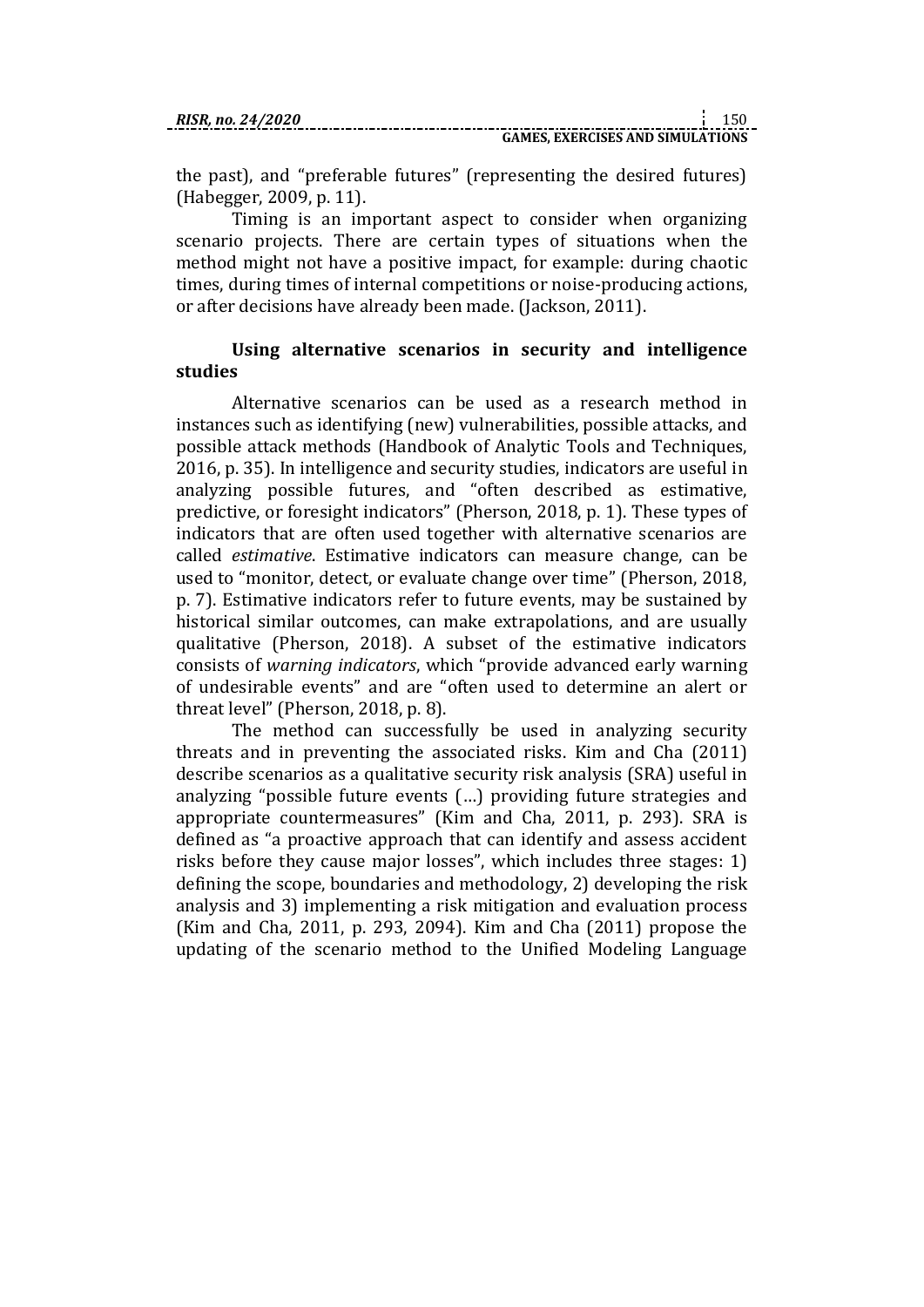(UML) use cases, which focuses on identifying security issues before implementing a risk analysis and proposing countermeasures.

#### **Class exercise: identifying projection factors and elaborating alternative scenarios using "the two-axis method"**

The following exercise proposes the practice of the elaboration of alternative scenarios in relation to a pre-selected topic. The exercise starts from the hypothesis that the participants were previously presented the method of generating alternative scenarios, including their advantages, disadvantages, and utility.

The exercise implies the presence of a moderator and the participation of minimum 4 students; the students/ participants will have had access to information regarding the topic of the exercise.

Resources needed:

- paper and pens for each group of participants;
- flipchart and colored markers;

 projector and laptop (if possible), for presenting the information used in the exercise: topic, scheme, steps to follow.

Proposal of topic *(the topic will be changed in accordance to the aim of the exercise)*: Elaborate alternative scenarios in order to address the following topic: *What elements can determine the development of violent extremism manifestations with tendencies of terrorism, in Romania? Please, refer to the following 10 years.*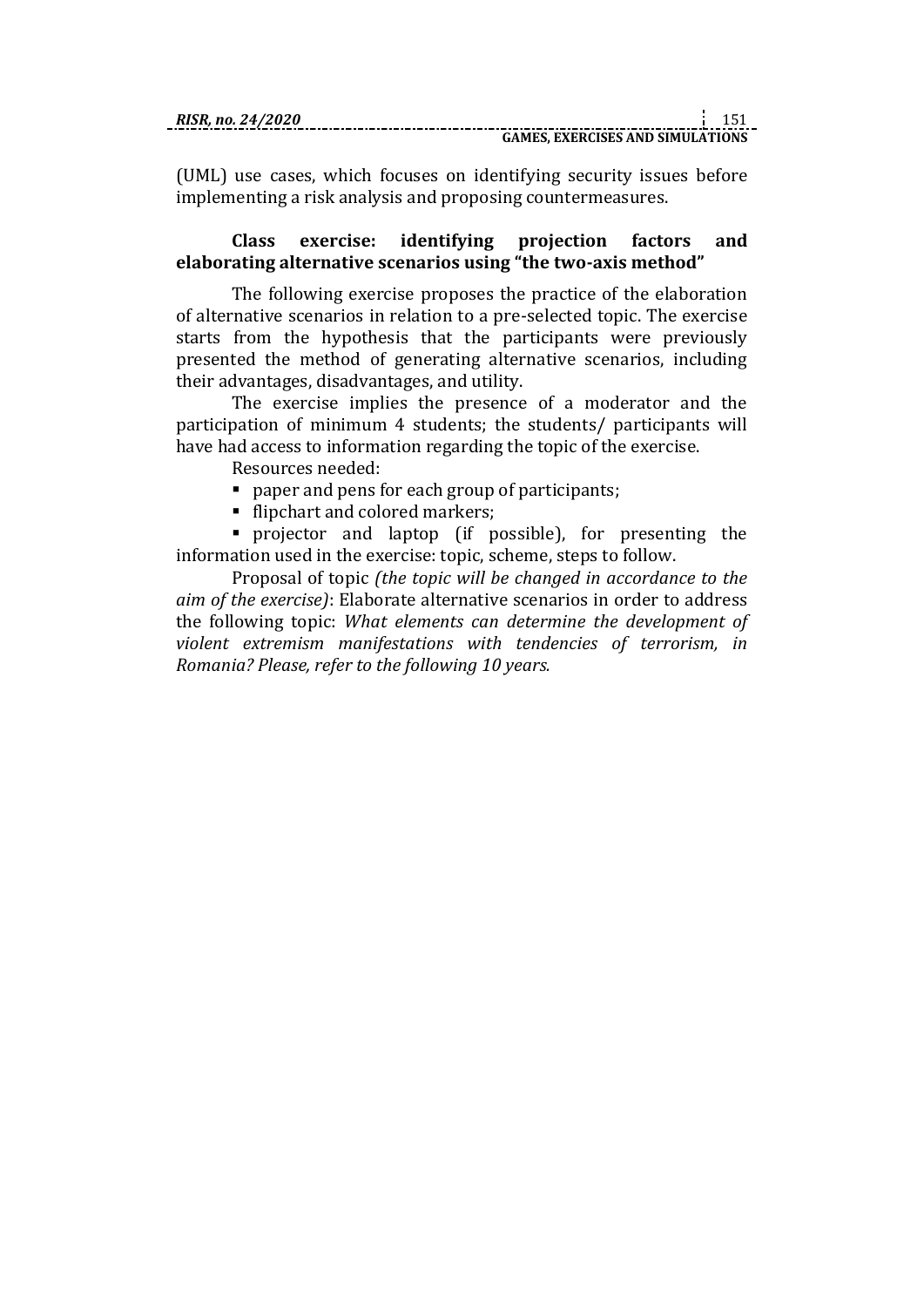

**Figure 1.** Schematic structure for elaborating alternative scenarios<sup>4</sup>

## **Methodology**

1

#### **Instructions for the moderator:**

1. group the participants into groups of 3-4;

2. hand the groups pens and paper;

3. present the topic/write it down on the flipchart, so the participants can read it whenever they need to;

<sup>4</sup> Source: Author's elaboration, adapted after Handbook of Analytic Tools and Techniques. (2016); Watts, J., Jensen, B., Work J.D., Whyte, Ch. and Kollars, N. (September, 2019); van Notten, Ph. (2006); Foresight Horizon Scanning Centre (October, 2009).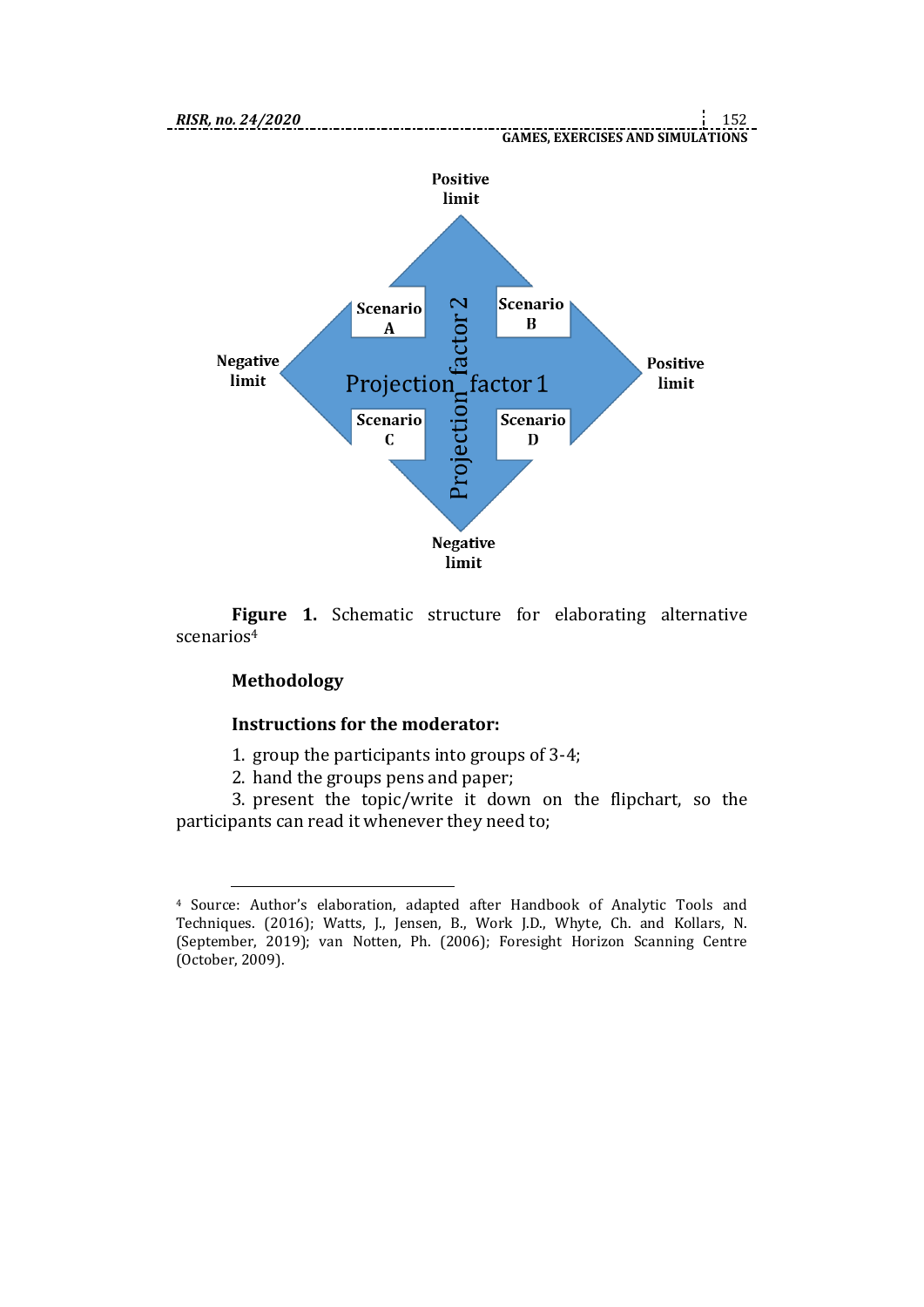4. draw/present the schematic structure for elaborating alternative scenarios, so the participants can look at it whenever they need to (see Figure 1);

5. present/ write down the steps for elaborating alternative scenarios (described below), so the participants can read it whenever they need to;

- i. present each step one by one and ask each group to delegate representatives who will present the results orally;
- ii. present the time allotted for each step and monitor the time;

6. move around the classroom, so you make sure that all the students participate, and encourage all the students to participate;

7. ask the students to discuss the results after each step.

*If the format of the gathering with the participants allows the implementation of the exercise over a longer period of time:*

8. establish the period of time for monitoring the scenarios;

9. organize a new workshop with the same participants, after the established period of time, and discuss the development of each selected scenario.

## **Steps to be followed by the participants:**

1. identify the main elements that define violent extremism manifestations with tendencies of terrorism, by using the information gathered during your theoretical study and by referring to expressed views of practitioners and experts in the field (e.g. expressed in articles, interviews, presentations etc.); write them down;

2. each group's representative presents the results and all the participants discuss it with the purpose of agreeing on including it in the exercise; the results will be presented on flipchart pages;

3. out of the identified elements select projection factors/ keydrivers that may have an impact over the violent extremism manifestations with tendencies of terrorism in Romania, during the next 3 years;

i. select the projection factors with the estimated higher impact over the situation addressed;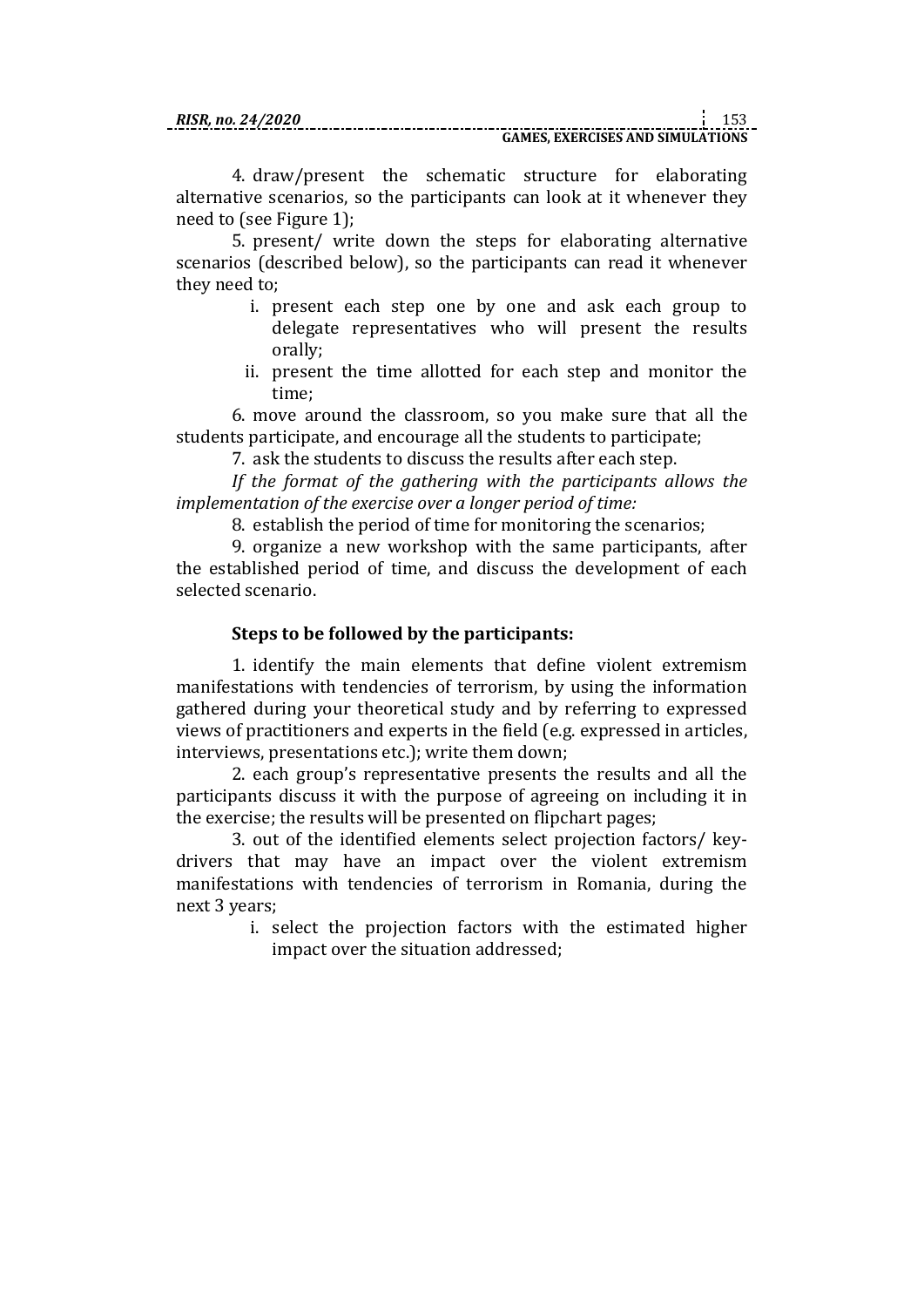#### **GAMES, EXERCISES AND SIMULATIONS**

4. each group's representative presents the results and all the participants discuss it with the purpose of agreeing on including the projection factors in the exercise; the results will be presented on flipchart pages;

5. all the participants will group the selected projection factors that also interact with each-other, so they can form 2x2 pairs; the results will be presented on flipchart pages;

6. all the participants will establish the limits of the projection factors and a representative will place them on a scheme (see Figure 1);

7. in groups, develop and describe possible futures resulted from the interaction of each pair of projection factors, by referring to each quadrant in the scheme (see Figure 1);

> • each group will be analyzing the intersection of one pair of projection factors (if more pairs than groups resulted, the groups will select the factors by preference, without overlapping with other group; if less pairs than groups resulted, the groups will select the factors by preference, even though they overlap with other group);

- name each of the four scenarios resulted;
- describe the implications of each scenario from different perspective: social, cultural, economic, political etc.;
- select the scenarios to be further analyzed, in accordance to their plausibility and to the relevance for the situation studied;
- elaborate indicators relevant for monitoring the selected scenarios;

8. each group's representative presents the results and all the participants discuss it.

#### **Conclusions**

The identification of possible alternative scenarios can overcome the uncertainty of the future, through the advantage given by the possibility of monitoring the development of a certain situation with the identified projection factors or key-drivers. As such, the alternative scenarios method may contribute to the elimination of the element of surprise and unexpected turn of events. Among the most efficient uses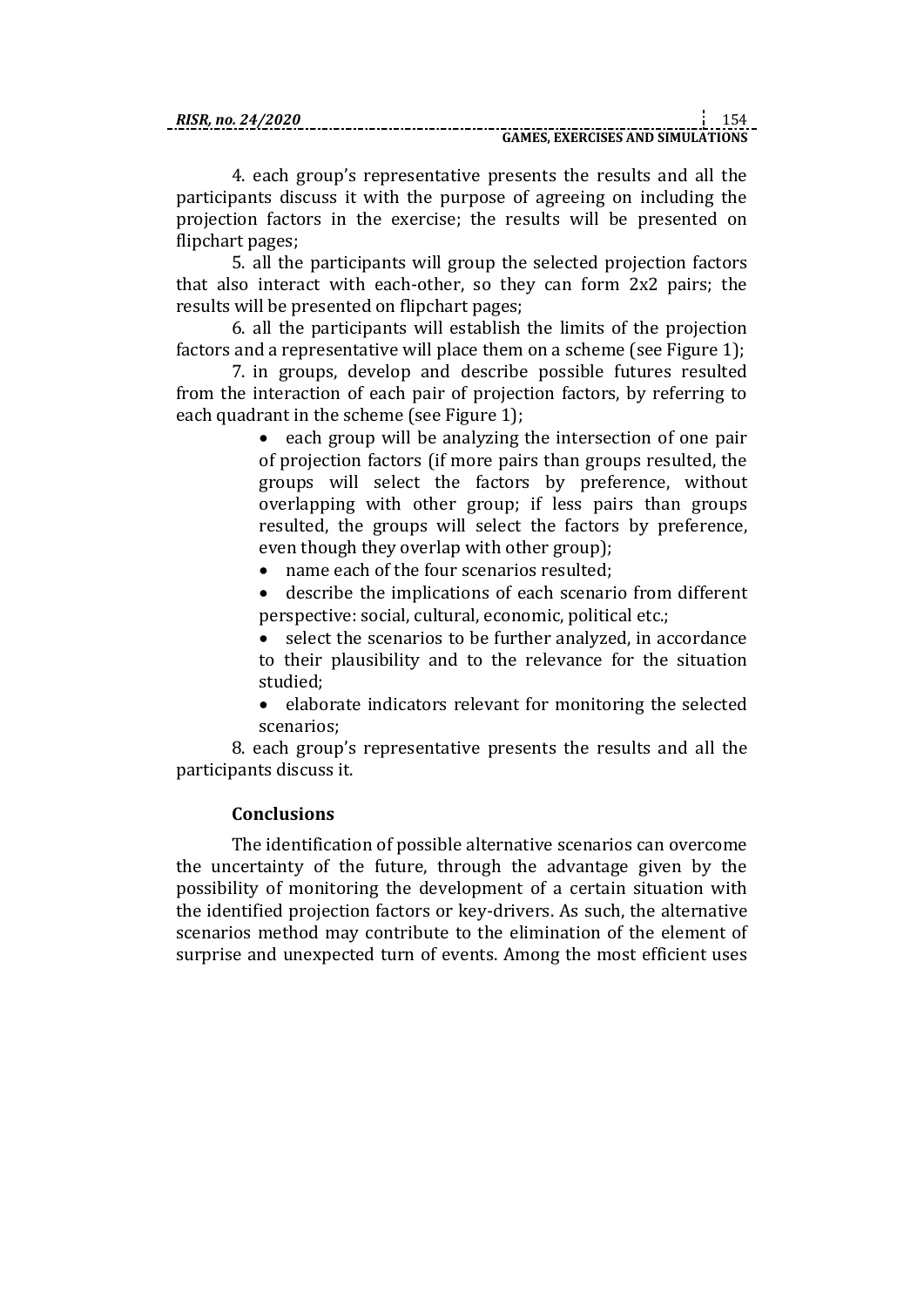of the method are strategic planning and early warning on possible outcomes. However, projection factors or key-drivers can contribute to the identification of trajectories, but the development of the monitored situation is dependent on the trend of different events. Therefore, alternative scenarios can explore possible futures in relation to certain impact factors, resulting with examples of outcomes. The qualitative approach of the alternative scenarios method allows for insightful analysis and debate on the topic addressed, based on the projection factors that describe the situation under study. The scenario method can be adapted to different types of situations and to different timeframes. Without representing a formal institutional method of analysis, alternative scenarios can successfully be used in processes that target risk assessments and mitigations, tackling vulnerabilities, identifying gaps and needs, anticipating attacks and possible associated tools, but also the elaboration of strategies on a long, medium and short-term.

#### **References:**

1. Bishop, P., Hines, A., and Collins, T. (2007).The current state of scenario development: an overview of techniques, *Foresight*, Vol. 9 (1), p. 5-25 http://dx.doi.org/10.1108/14636680710727516

2. Conway, M. (s. a.). An Overview of Foresight Methodologies. *Thinking Futures*. Retrieved from http://www.forschungsnetzwerk.at/ downloadpub/An-Overview-of-Foresight-Methodologies1.pdf

3. Foresight Horizon Scanning Centre, Government Office for Science. (October, 2009). *Scenario Planning*. Retrieved from https://webarchive. nationalarchives.gov.uk/20140108141323/http://www.bis.gov.uk/assets/fo resight/docs/horizon-scanning-centre/foresight\_scenario\_planning.pdf

4. Gentry, L., Calantone, R. J., and Cui, S. A. (January, 2006). The Forecasting Classification Grid: A Typology for Method Selection. *The Journal of Global Business Management*. Vol. 2 (1), p. 47-60

5. Habegger, B. (2009). *Horizon Scanning in Government*. *Concept, County Experiences, and Models for Switzerland*. Center for Security Studies. Retrieved from https://www.semanticscholar.org/paper/Horizon-Scanningin-Government%3A-Concept%2C-Country-Habegger/c01221d8a2f64e6bc36b1 ea4b961325f06a3f3c3